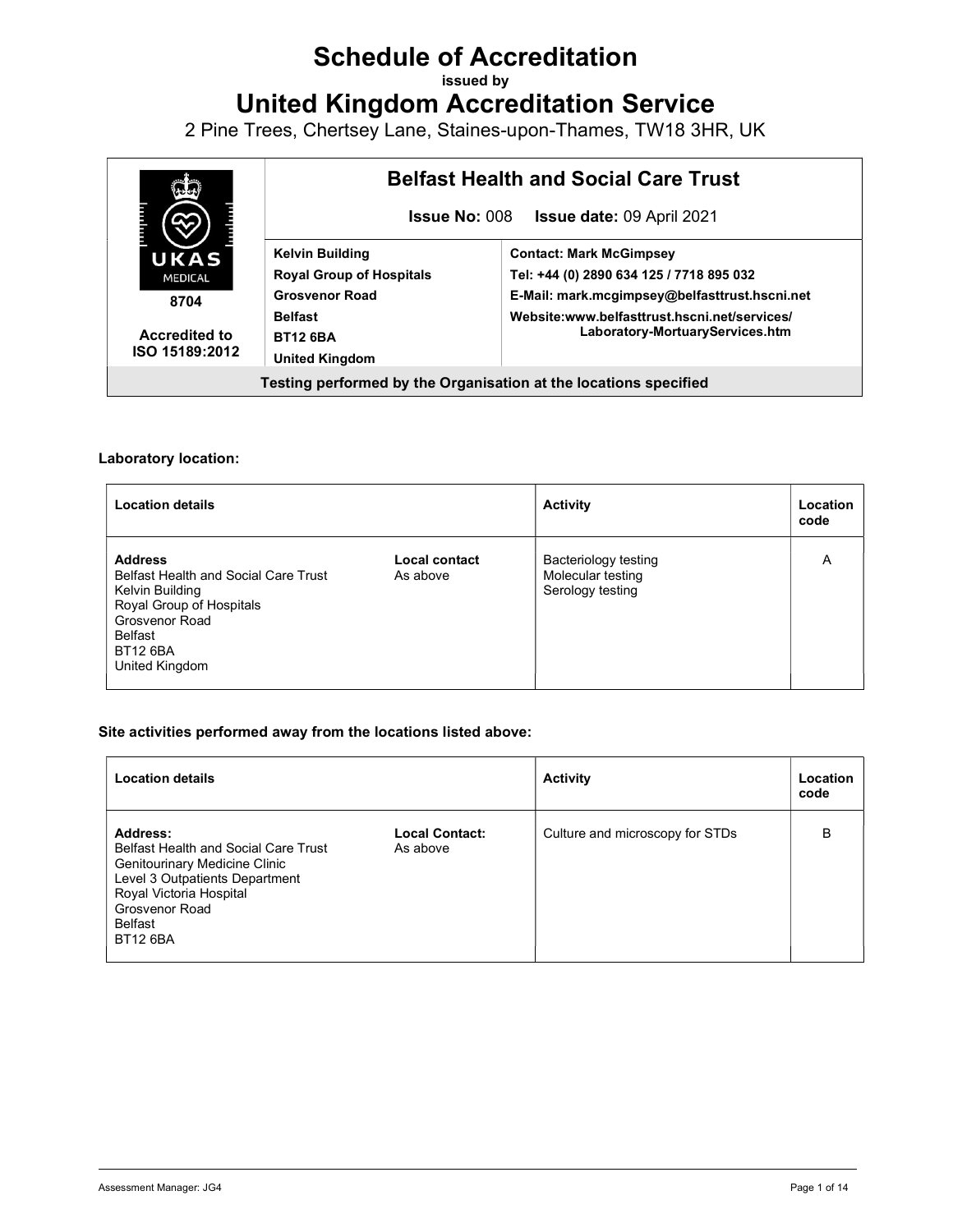

Accredited to ISO 15189:2012

# Schedule of Accreditation issued by

United Kingdom Accreditation Service 2 Pine Trees, Chertsey Lane, Staines-upon-Thames, TW18 3HR, UK

#### Belfast Health and Social Care Trust

Issue No: 008 Issue date: 09 April 2021

Testing performed by the Organisation at the locations specified

## DETAIL OF ACCREDITATION

| Materials/Products tested                                                                                                                                                                                                                                                                                                               | Type of test/Properties<br>measured/Range of<br>measurement                                                  | Standard specifications/<br>Equipment/Techniques used                                                                                                                                                                                                                                                                                                                                                                                                                                                                                                                                                                                                        | Location<br>Code |
|-----------------------------------------------------------------------------------------------------------------------------------------------------------------------------------------------------------------------------------------------------------------------------------------------------------------------------------------|--------------------------------------------------------------------------------------------------------------|--------------------------------------------------------------------------------------------------------------------------------------------------------------------------------------------------------------------------------------------------------------------------------------------------------------------------------------------------------------------------------------------------------------------------------------------------------------------------------------------------------------------------------------------------------------------------------------------------------------------------------------------------------------|------------------|
| <b>HUMAN BODY FLUIDS</b><br><b>AND TISSUES</b>                                                                                                                                                                                                                                                                                          | Microbiology examination<br>activities for the purpose of<br>clinical diagnosis                              | In house documented methods<br>based on related PHE Standards<br>for Microbiology Investigations<br>(SMIs), incorporating<br>manufacturers' instructions where<br>relevant                                                                                                                                                                                                                                                                                                                                                                                                                                                                                   | A                |
| Sputum, BAL, CAPD Fluid,<br>Ear Swab, Female Genital<br>Swab, Tissue / Biopsy, Non-<br>Sterile Body Fluid, Sterile<br>Body Fluid, Intravascular<br>cannulas, Male Genital<br>Swab, Nose Swab<br>Sinus Aspirate, Skin / Wound<br>Swabs, Upper respiratory<br>tract swabs, Eye Swabs<br>/Corneal Scrape, CSF,<br>Prosthetic Joint samples | Bacteriology<br>General isolation and<br>characterisation of micro-<br>organisms of clinical<br>significance | Using manual culture SOP: M-399<br>M-381 Cystic Fibrosis Sputum<br>M-382 Routine Sputum<br>M-383 BAL<br>M-384 Enteric Pathogens<br>M-385 CAPD Fluid<br>M-386 Ear Infection<br>M-387 Female Genital Tract<br>Infection<br>M-388 Tissues and Biopsies<br>M-389 Non-sterile Fluids and<br><b>Associated Samples</b><br>M-390 Sterile Fluids<br>M-391 Investigation of intravascular<br>cannulas<br>M-392 Male Genital Tract Infection<br>M-394 Nose Investigations<br>M-395 Sinus Aspirates<br>M-396 Skin and Soft Tissue<br>M-397 Upper Respiratory Tract<br>M-402 Eye Infection<br>M-405 CSF Examination<br>M-410 Samples from Prosthetic<br>Joint Infections | Α                |
| Whole blood inoculated<br>culture bottles                                                                                                                                                                                                                                                                                               | Detection of microbial growth<br>and general isolation of micro-<br>organisms of clinical<br>significance    | bioMérieux BACT/ALERT®<br><b>VIRTUO® Microbial Detection</b><br>System<br>SOP: M-403                                                                                                                                                                                                                                                                                                                                                                                                                                                                                                                                                                         | A                |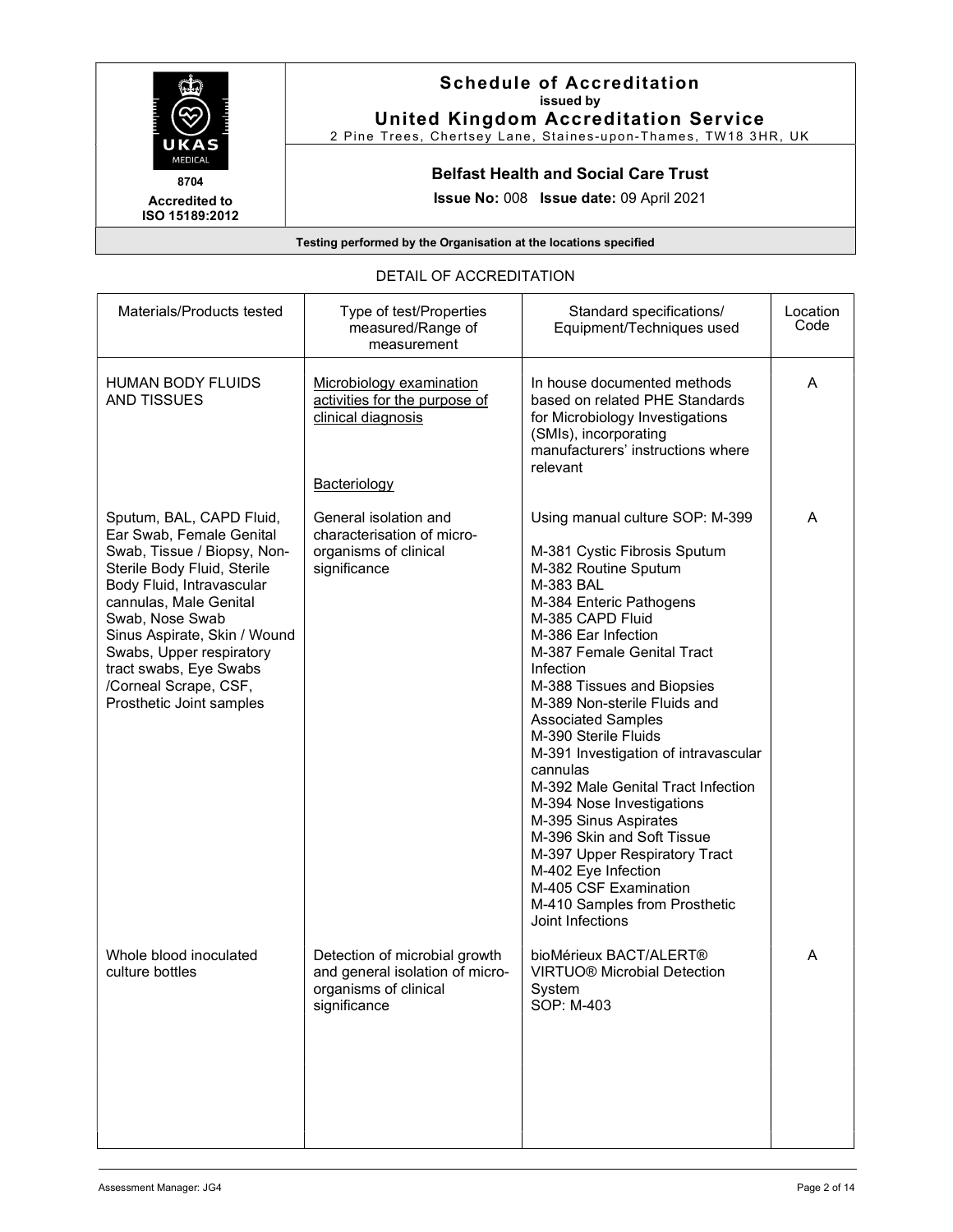|                                                                  | <b>Schedule of Accreditation</b><br>issued by<br><b>United Kingdom Accreditation Service</b><br>2 Pine Trees, Chertsey Lane, Staines-upon-Thames, TW18 3HR, UK |
|------------------------------------------------------------------|----------------------------------------------------------------------------------------------------------------------------------------------------------------|
| UKAS<br><b>MEDICAL</b><br>8704                                   | <b>Belfast Health and Social Care Trust</b>                                                                                                                    |
| <b>Accredited to</b><br>ISO 15189:2012                           | <b>Issue No: 008 Issue date: 09 April 2021</b>                                                                                                                 |
| Testing performed by the Organisation at the locations specified |                                                                                                                                                                |

| Materials/Products tested                                                                          | Type of test/Properties<br>measured/Range of<br>measurement                               | Standard specifications/<br>Equipment/Techniques used                                                                                                                                                                         | Location<br>Code |
|----------------------------------------------------------------------------------------------------|-------------------------------------------------------------------------------------------|-------------------------------------------------------------------------------------------------------------------------------------------------------------------------------------------------------------------------------|------------------|
| <b>HUMAN BODY FLUIDS</b><br>AND TISSUES (cont'd)                                                   | Microbiology examination<br>activities for the purpose of<br>clinical diagnosis (cont'd)  |                                                                                                                                                                                                                               |                  |
|                                                                                                    | Bacteriology (cont'd)                                                                     |                                                                                                                                                                                                                               |                  |
| Cultures isolated in-house                                                                         | Identification of<br>microorganisms of clinical<br>significance                           | Automated procedures:<br>Vitek 2 (biochemical tests for gram<br>positive and gram negative<br>bacteria, anaerobic bacteria and<br>yeast).<br>Vitek MS MALDI-Tof (Matrix-<br>assisted laser<br>desorption/ionisation)<br>M-813 | A                |
|                                                                                                    |                                                                                           | Manual procedures:<br>Coagulase Latex and Tube<br><b>Streptococcal Grouping</b><br>Oxidase test<br>Gono Gen ii<br>X and V factors<br><b>Blactamase activity</b><br>SOP: M-401                                                 |                  |
| Cultures isolated in-house                                                                         | Antimicrobial susceptibility<br>testing of bacterial isolates of<br>clinical significance | Vitek 2<br>and disc diffusion (EUCAST<br>guidelines) SOP: M-400                                                                                                                                                               | A                |
| Body fluid, tissue, bacterial<br>culture isolates produced by<br>laboratory culture                | Bacterial differentiation: gram<br>positive /negative and<br>morphology                   | Gram stain and microscopy<br>SOP: M-401                                                                                                                                                                                       | A                |
| Male and female fluid<br>specimens. smears from<br>urethral, vaginal, cervix,<br>throat and rectum | Bacterial differentiation: gram<br>positive /negative and<br>morphology                   | Gram stain and microscopy<br>SOP: M-438                                                                                                                                                                                       | B                |
| Vaginal smears                                                                                     | Diagnosis of<br>Bacterial vaginosis                                                       | Gram stain and microscopy in<br>accordance with Nugent scoring.<br>SOP: M-438                                                                                                                                                 | B                |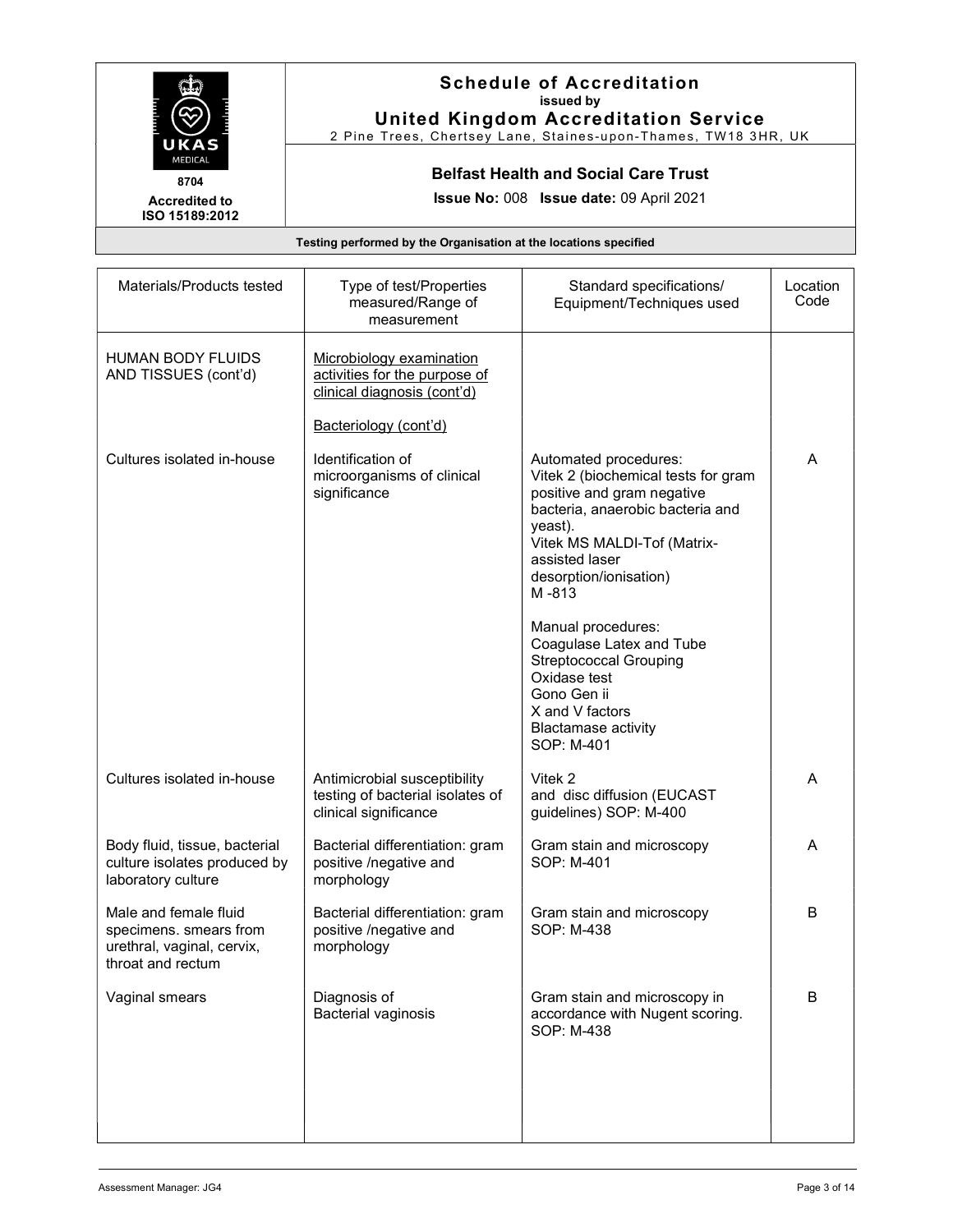| UKAS                                                             | <b>Schedule of Accreditation</b><br>issued by<br><b>United Kingdom Accreditation Service</b><br>2 Pine Trees, Chertsey Lane, Staines-upon-Thames, TW18 3HR, UK |
|------------------------------------------------------------------|----------------------------------------------------------------------------------------------------------------------------------------------------------------|
| <b>MEDICAL</b><br>8704                                           | <b>Belfast Health and Social Care Trust</b>                                                                                                                    |
| <b>Accredited to</b><br>ISO 15189:2012                           | <b>Issue No: 008 Issue date: 09 April 2021</b>                                                                                                                 |
| Testing performed by the Organisation at the locations specified |                                                                                                                                                                |

| Type of test/Properties<br>measured/Range of<br>measurement                              | Standard specifications/<br>Equipment/Techniques used                                 | Location<br>Code |
|------------------------------------------------------------------------------------------|---------------------------------------------------------------------------------------|------------------|
| Microbiology examination<br>activities for the purpose of<br>clinical diagnosis (cont'd) |                                                                                       |                  |
| Bacteriology (cont'd)                                                                    |                                                                                       |                  |
| <b>Isolation of Neisseria</b><br>gonorrhoeae                                             | Inoculated culture VCAT plate<br>SOP: M-438                                           | B                |
| Isolation and identification of<br>Trichomonas vaginalis                                 | Culture using Trichomonas broth<br>medium<br>Wet Preparation/microscopy<br>SOP: M-438 | B                |
| MRSA screening/confirmation                                                              | Chromogenic agar culture and<br>Vitek MS<br>SOP: M-393                                | Α                |
| Carbapenemase producing<br>organism<br>screening/confirmation                            | <b>Culture and Vitek MS</b><br>SOP: M-413 and M-813                                   | A                |
| Detection of Clostridium<br>difficile                                                    | PCR: SeroSep EntericBio<br>SOP: M-505                                                 | A                |
| Detection of C. difficile toxin A<br>and B                                               | Techlab Quik Chek rapid<br>membrane enzyme immunoassay<br>kit<br>SOP: M-505           | Α                |
|                                                                                          |                                                                                       |                  |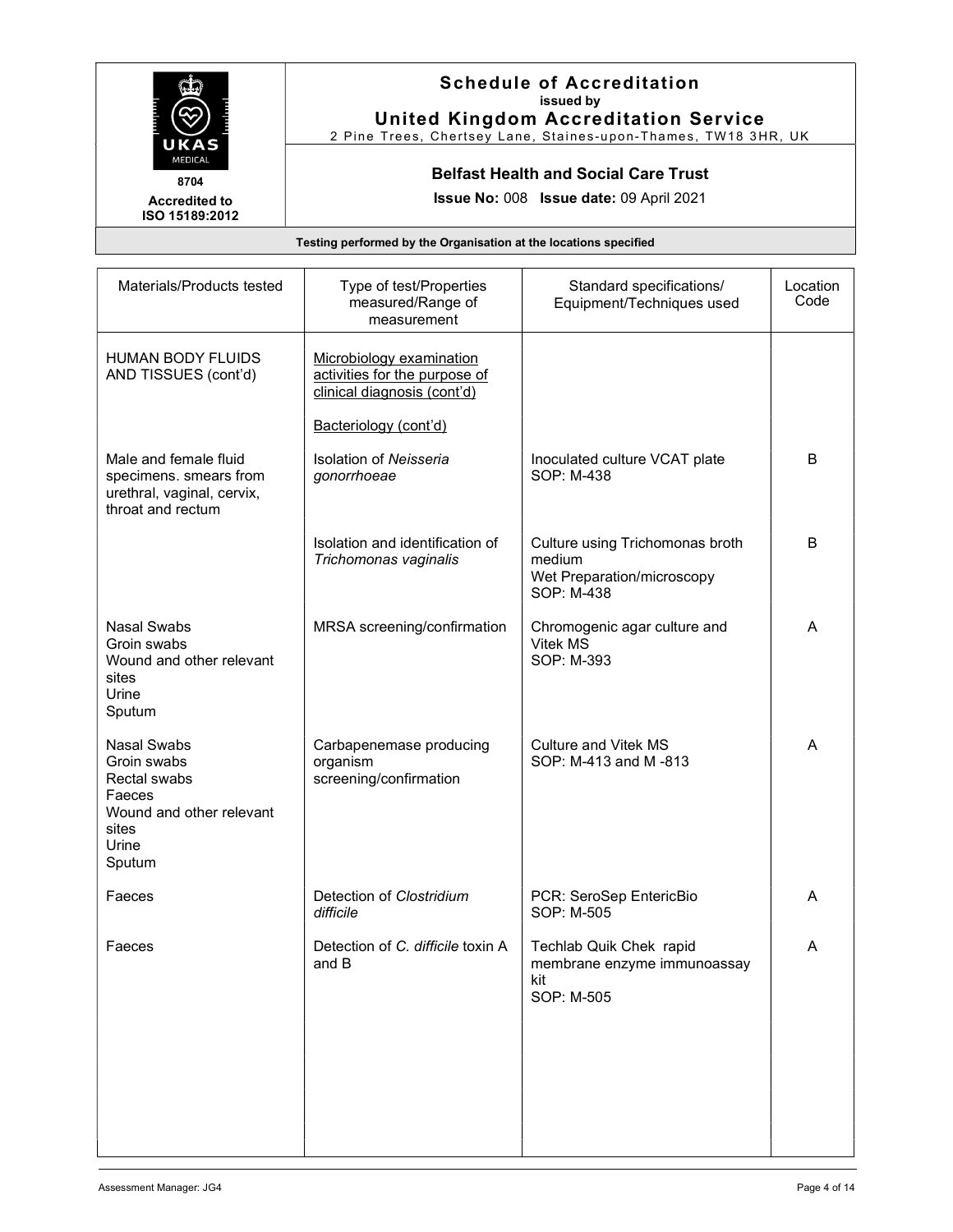|                                                                  | <b>Schedule of Accreditation</b><br>issued by<br><b>United Kingdom Accreditation Service</b><br>2 Pine Trees, Chertsey Lane, Staines-upon-Thames, TW18 3HR, UK |
|------------------------------------------------------------------|----------------------------------------------------------------------------------------------------------------------------------------------------------------|
| UKAS<br><b>MEDICAL</b><br>8704                                   | <b>Belfast Health and Social Care Trust</b>                                                                                                                    |
| <b>Accredited to</b><br>ISO 15189:2012                           | <b>Issue No: 008 Issue date: 09 April 2021</b>                                                                                                                 |
| Testing performed by the Organisation at the locations specified |                                                                                                                                                                |

| Materials/Products tested                   | Type of test/Properties<br>measured/Range of<br>measurement                                                                                                                                | Standard specifications/<br>Equipment/Techniques used           | Location<br>Code |
|---------------------------------------------|--------------------------------------------------------------------------------------------------------------------------------------------------------------------------------------------|-----------------------------------------------------------------|------------------|
| HUMAN BODY FLUIDS<br>AND TISSUES (cont'd)   | Microbiology examination<br>activities for the purpose of<br>clinical diagnosis (cont'd)<br>Bacteriology (cont'd)                                                                          |                                                                 |                  |
| Faeces                                      | Detection of Enteric<br>Pathogens:<br>Salmonella sp.<br>Shigella spp.<br>Escherichia coli O157 and<br>other Enteropathogenic E. coli<br>Campylobacter spp.<br>Yersinia spp.<br>Vibrio spp. | PCR: SeroSep EntericBio<br>SOP: M-384                           | A                |
| Faeces                                      | Detection of cryptosporidium<br>and giardia                                                                                                                                                | PCR: SeroSep EntericBio<br>SOP: M-384                           | A                |
| Faeces                                      | Ova, cysts and parasites.                                                                                                                                                                  | Light Microscopy M-506                                          | A                |
| Urine                                       | Detection and quantification of<br>red cells, white cells, epithelial<br>cells, bacteria and yeasts                                                                                        | Sysmex UF 5000 using<br>Fluorescence flow cytometry. M-<br>1654 | A                |
| CSF, CAPD, Ascites, pleural,<br>Knee fluids | <b>Differential Cell Count</b><br>Reporting numbers of<br>leucocytes and percentage<br>Polymorphs & Lymphocytes                                                                            | Microscopy using Haemocytometer<br>SOP: M-569                   | A                |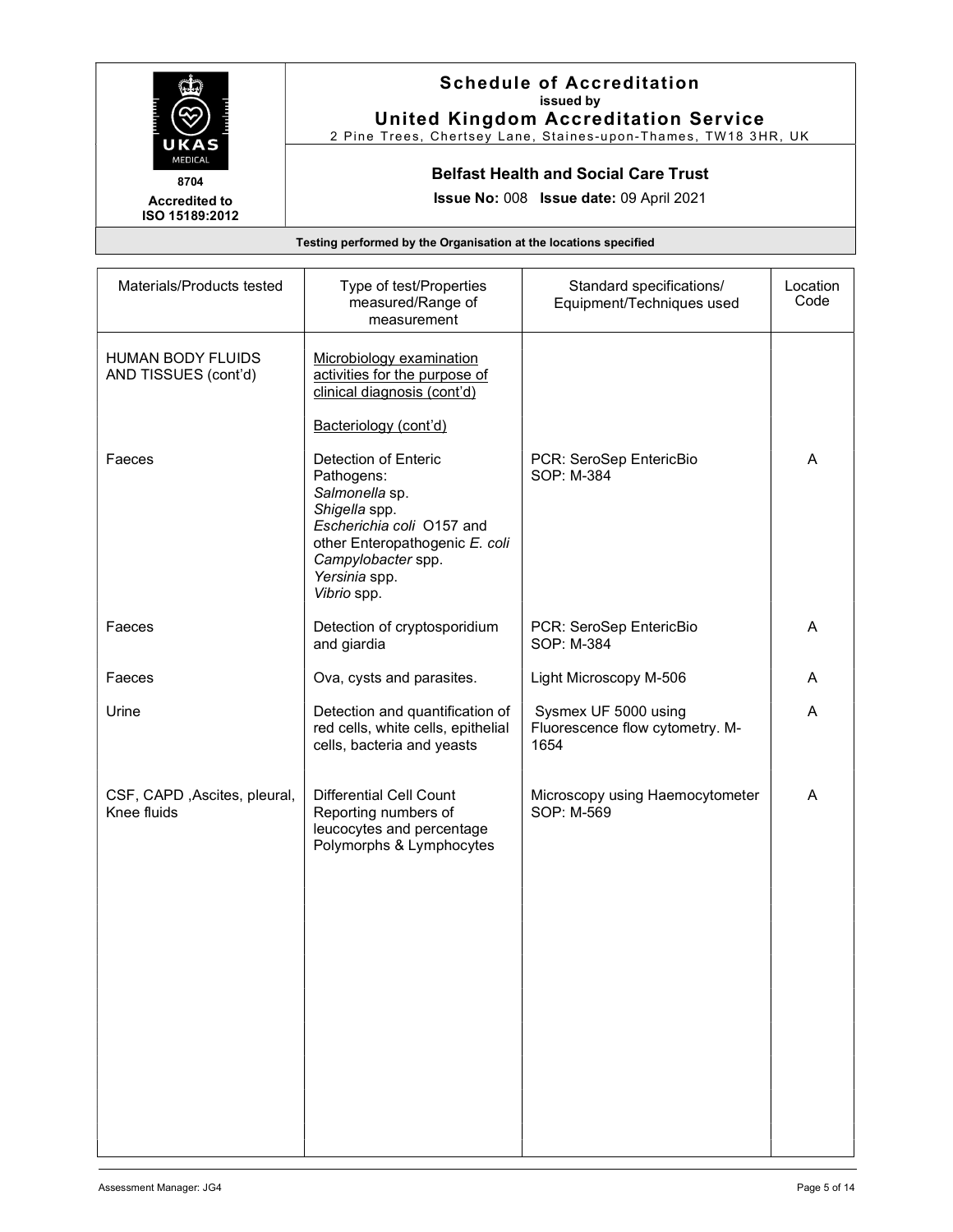| UKAS                                   | <b>Schedule of Accreditation</b><br>issued by<br><b>United Kingdom Accreditation Service</b><br>2 Pine Trees, Chertsey Lane, Staines-upon-Thames, TW18 3HR, UK |
|----------------------------------------|----------------------------------------------------------------------------------------------------------------------------------------------------------------|
| <b>MEDICAL</b><br>8704                 | <b>Belfast Health and Social Care Trust</b>                                                                                                                    |
| <b>Accredited to</b><br>ISO 15189:2012 | Issue No: 008 Issue date: 09 April 2021                                                                                                                        |
|                                        | Testing performed by the Organisation at the locations specified                                                                                               |

| Materials/Products tested                                                                                                                                                                                                   | Type of test/Properties<br>measured/Range of<br>measurement                              | Standard specifications/<br>Equipment/Techniques used                                                                                                                                                                                                                                                                                                                                                                                                                                                                                                  | Location<br>Code |
|-----------------------------------------------------------------------------------------------------------------------------------------------------------------------------------------------------------------------------|------------------------------------------------------------------------------------------|--------------------------------------------------------------------------------------------------------------------------------------------------------------------------------------------------------------------------------------------------------------------------------------------------------------------------------------------------------------------------------------------------------------------------------------------------------------------------------------------------------------------------------------------------------|------------------|
| <b>HUMAN BODY FLUIDS</b><br>AND TISSUES (cont'd)                                                                                                                                                                            | Microbiology examination<br>activities for the purpose of<br>clinical diagnosis (cont'd) |                                                                                                                                                                                                                                                                                                                                                                                                                                                                                                                                                        |                  |
|                                                                                                                                                                                                                             | Bacteriology (cont'd)                                                                    |                                                                                                                                                                                                                                                                                                                                                                                                                                                                                                                                                        |                  |
| Serum, CSF                                                                                                                                                                                                                  | Cryptococcal Antigen<br>Detection                                                        | <b>IMMY Latex Crypytococcus</b><br>Antigen Detection System<br>SOP: M-477                                                                                                                                                                                                                                                                                                                                                                                                                                                                              | A                |
| Body fluid, tissue, sputum,<br>faeces, swab<br>All sites were AAFB may be<br>indicated including CF cough<br>swabs                                                                                                          | Presence of acid fast bacilli                                                            | Auramine flourescent staining,<br>microscopy<br>SOP: M-508                                                                                                                                                                                                                                                                                                                                                                                                                                                                                             | Α                |
| Sputum<br><b>Gastric Aspirates</b><br><b>Bronchial Washings/BAL</b><br>Urine<br><b>CSF</b><br>Aspirated fluids and pus<br><b>Tissue</b><br><b>Blood</b><br><b>Bone Marrow</b><br>Any specimen indicating<br>history of AAFB | Culture, identification and<br>sensitivity testing of<br>Mycobacteria                    | Automated Liquid culture / BD<br>Bactec/MGIT 960, Bact/Alert<br>SOP: M-418<br>Manual culture Pyruvate LJ slopes<br>SOP: M-406, SOP: M-407<br>MTBC detection- Cepheid<br>GeneXpert MTB/RIF Ultra, BD<br><b>MGIT TBc identification test</b><br>Species identification PCR Hain<br>GT BLOT 48;<br>identification of MTBC via Cepheid<br>GeneXpert MTB/RIF and, HAIN<br>line probe assay kits<br>SOP: M-408<br>Phenotypic First line sensitivity<br>testing for MTBC via BD<br>Bactec/MGIT, using BACTEC<br><b>MGIT SIRE/PYR kits</b><br>SOP: M-409 M-408 | A                |
|                                                                                                                                                                                                                             |                                                                                          |                                                                                                                                                                                                                                                                                                                                                                                                                                                                                                                                                        |                  |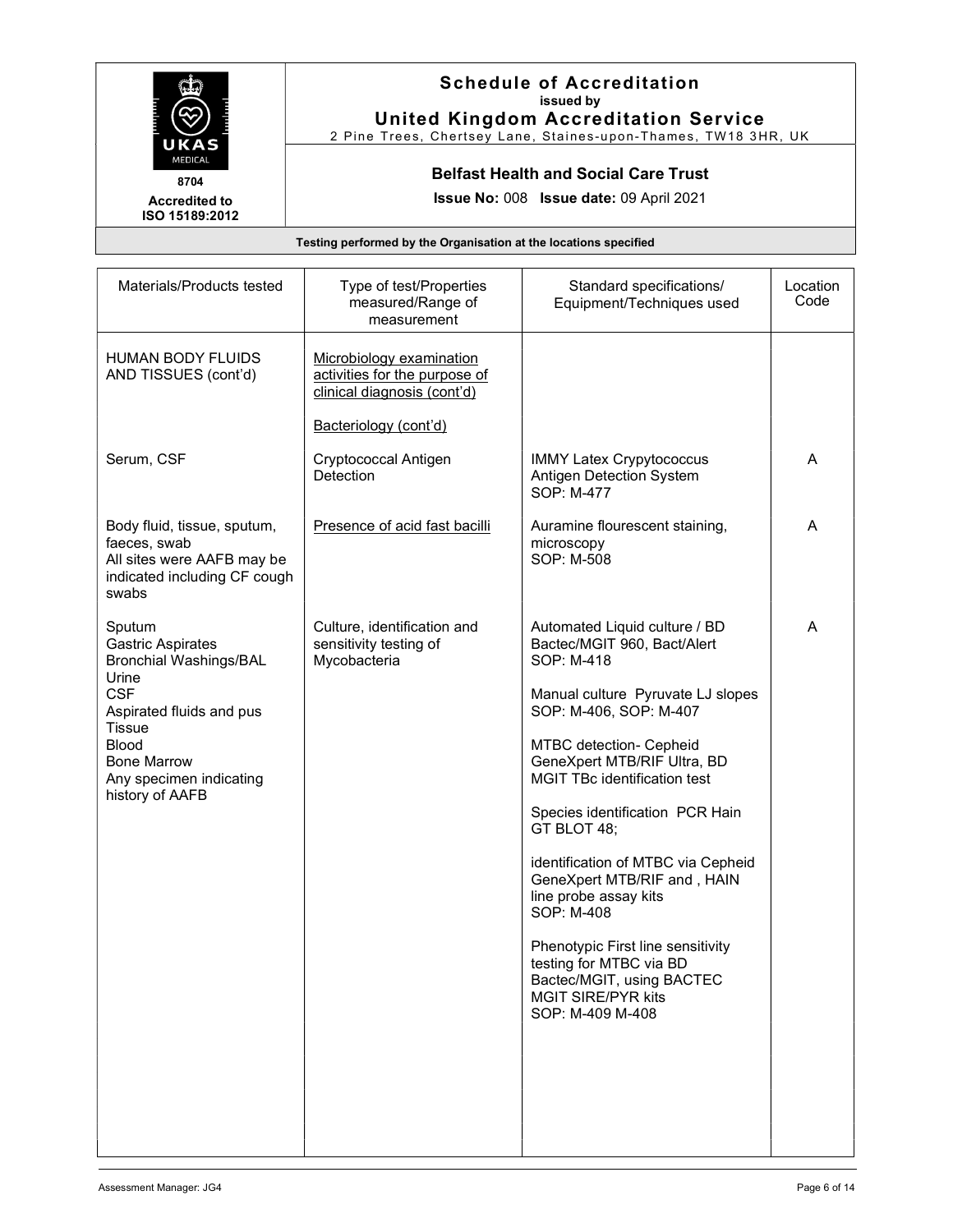|                                        | <b>Schedule of Accreditation</b><br>issued by<br><b>United Kingdom Accreditation Service</b><br>2 Pine Trees, Chertsey Lane, Staines-upon-Thames, TW18 3HR, UK |
|----------------------------------------|----------------------------------------------------------------------------------------------------------------------------------------------------------------|
| UKAS<br><b>MEDICAL</b><br>8704         | <b>Belfast Health and Social Care Trust</b><br>Issue No: 008 Issue date: 09 April 2021                                                                         |
| <b>Accredited to</b><br>ISO 15189:2012 |                                                                                                                                                                |
|                                        | Testing performed by the Organisation at the locations specified                                                                                               |

| Materials/Products tested                                                | Type of test/Properties<br>measured/Range of<br>measurement                                                                 | Standard specifications/<br>Equipment/Techniques used                                                                                                                                                                                                                            | Location<br>Code |
|--------------------------------------------------------------------------|-----------------------------------------------------------------------------------------------------------------------------|----------------------------------------------------------------------------------------------------------------------------------------------------------------------------------------------------------------------------------------------------------------------------------|------------------|
| <b>HUMAN BODY FLUIDS</b><br>AND TISSUES (cont'd)                         | Microbiology examination<br>activities for the purpose of<br>clinical diagnosis (cont'd)                                    |                                                                                                                                                                                                                                                                                  |                  |
|                                                                          | Mycology                                                                                                                    |                                                                                                                                                                                                                                                                                  |                  |
| <b>Keratinised Tissue</b>                                                | Isolation and identification of<br>fungi of clinical significance<br>(dermatophytic)                                        | Culture, macroscopic examination<br>and microscopy<br>SOP: M-419; M-421                                                                                                                                                                                                          | A                |
| Body Fluid; Tissue; Sputum;<br>Swabs<br><b>Throat Swabs</b><br>Ear Swabs | Isolation, identification and<br>susceptibility testing of non-<br>dermatophytic fungi / yeasts of<br>clinical significance | Culture<br>SOP: M-420<br>API and Vitek 2<br>SOP: M-422<br>SOP: M-424 Sensititre                                                                                                                                                                                                  | A                |
|                                                                          | Miscellaneous                                                                                                               |                                                                                                                                                                                                                                                                                  |                  |
| Joint fluid                                                              | Presence of crystals                                                                                                        | Centrifugation/ polarising<br>Microscopy<br>SOP: M-414                                                                                                                                                                                                                           | A                |
|                                                                          | <b>Molecular testing</b>                                                                                                    |                                                                                                                                                                                                                                                                                  |                  |
| Throat swab                                                              | Neisseria gonorrhoeae<br>confirmation                                                                                       | Cepheid GeneXpert® Nucleic acid<br>amplification test. Reverse<br>transcriptase PCR<br><b>SOPs: M-800</b><br>M-1538                                                                                                                                                              |                  |
| Respiratory samples (swabs,<br>secretions and washings)                  | Influenza Typing:<br>H1(2009)/H3 (currently circulating)<br>H5<br>H7<br>- RNA detection                                     | FLOW: 'In-House Real Time PCR<br>TaqMan Assays'. Using Primary<br>Sample Handling instrument,<br>MagNA Pure 96 extractor, PCR Set<br>Up instrument, LightCycler 480<br>analyser and Aurora analysis<br>software.<br>SOPs: M-513 (Mastermix<br>preparation)<br>M-823/M-824 (FLOW) |                  |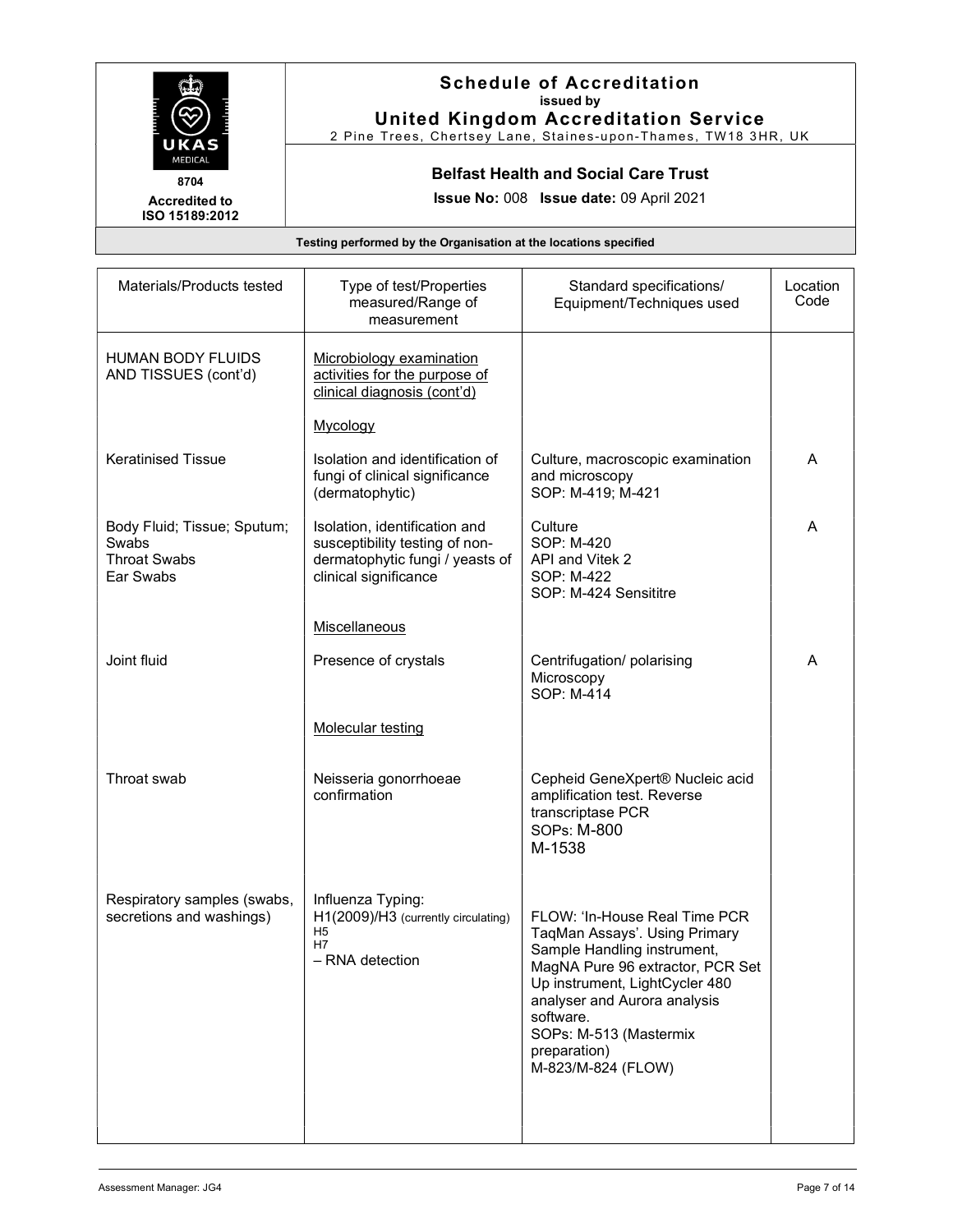|                                                        | <b>Schedule of Accreditation</b><br>issued by<br><b>United Kingdom Accreditation Service</b><br>2 Pine Trees, Chertsey Lane, Staines-upon-Thames, TW18 3HR, UK |
|--------------------------------------------------------|----------------------------------------------------------------------------------------------------------------------------------------------------------------|
| UKAS<br><b>MEDICAL</b><br>8704<br><b>Accredited to</b> | <b>Belfast Health and Social Care Trust</b><br><b>Issue No: 008 Issue date: 09 April 2021</b>                                                                  |
| ISO 15189:2012                                         |                                                                                                                                                                |
|                                                        | Testing performed by the Organisation at the locations specified                                                                                               |

| Materials/Products tested                                                                 | Type of test/Properties<br>measured/Range of<br>measurement                                                                                                                                  | Standard specifications/<br>Equipment/Techniques used                                                                                                                                                                                                                            | Location<br>Code |
|-------------------------------------------------------------------------------------------|----------------------------------------------------------------------------------------------------------------------------------------------------------------------------------------------|----------------------------------------------------------------------------------------------------------------------------------------------------------------------------------------------------------------------------------------------------------------------------------|------------------|
| <b>HUMAN BODY FLUIDS</b><br>AND TISSUES (cont'd)                                          | Microbiology examination<br>activities for the purpose of<br>clinical diagnosis (cont'd)                                                                                                     |                                                                                                                                                                                                                                                                                  |                  |
|                                                                                           | Molecular testing (cont'd)                                                                                                                                                                   |                                                                                                                                                                                                                                                                                  |                  |
| Respiratory samples (swabs,<br>secretions and washings)                                   | Coronavirus Typing:<br>OC43/229E/NL63/<br>- RNA detection                                                                                                                                    | FLOW: 'In-House Real Time PCR<br>TaqMan Assays'. Using Primary<br>Sample Handling instrument,<br>MagNA Pure 96 extractor, PCR Set<br>Up instrument, LightCycler 480<br>analyser and Aurora analysis<br>software.<br>SOPs: M-513 (Mastermix<br>preparation)<br>M-823/M-824 (FLOW) | A                |
| Respiratory samples (swabs,<br>secretions and washings),<br>faeces, EDTA plasma,<br>serum | Meningeal and sepsis screen:<br>Enterovirus (Coxsackie/Echo)<br>Parechovirus (1-6)<br>Neisseria meningitidis<br>Streptococcus pneumoniae<br>Haemophilus influenzae<br>- DNA or RNA detection | FLOW: 'In-House Real Time PCR<br>TaqMan Assays'. Using Primary<br>Sample Handling instrument,<br>MagNA Pure 96 extractor, PCR Set<br>Up instrument, LightCycler 480<br>analyser and Aurora analysis<br>software.<br>SOPs: M-513 (Mastermix<br>preparation)<br>M-823/M-824 (FLOW) | A                |
| Respiratory samples                                                                       | Respiratory Screen 16:<br>Metapneumovirus (A and B)<br>Parainfluenza (1,2 3, 4)<br>Adenovirus<br>Human rhinovirus<br><b>Human Bocavirus</b><br>Coronavirus                                   | In-house Real Time PCR Taqman<br>Assays - FLOW:<br>SOPs: M-823 FLOW System<br>M-824 FLOW Analysis                                                                                                                                                                                | A                |
| Respiratory samples                                                                       | Respiratory Short Screen:<br>Influenza A virus<br>Influenza B Virus<br><b>Respiratory Syncytial A Virus</b><br><b>Respiratory Syncytial B Virus</b>                                          | FLOW: As described above<br>SOP: M-357 Cephid GeneXpert                                                                                                                                                                                                                          | A                |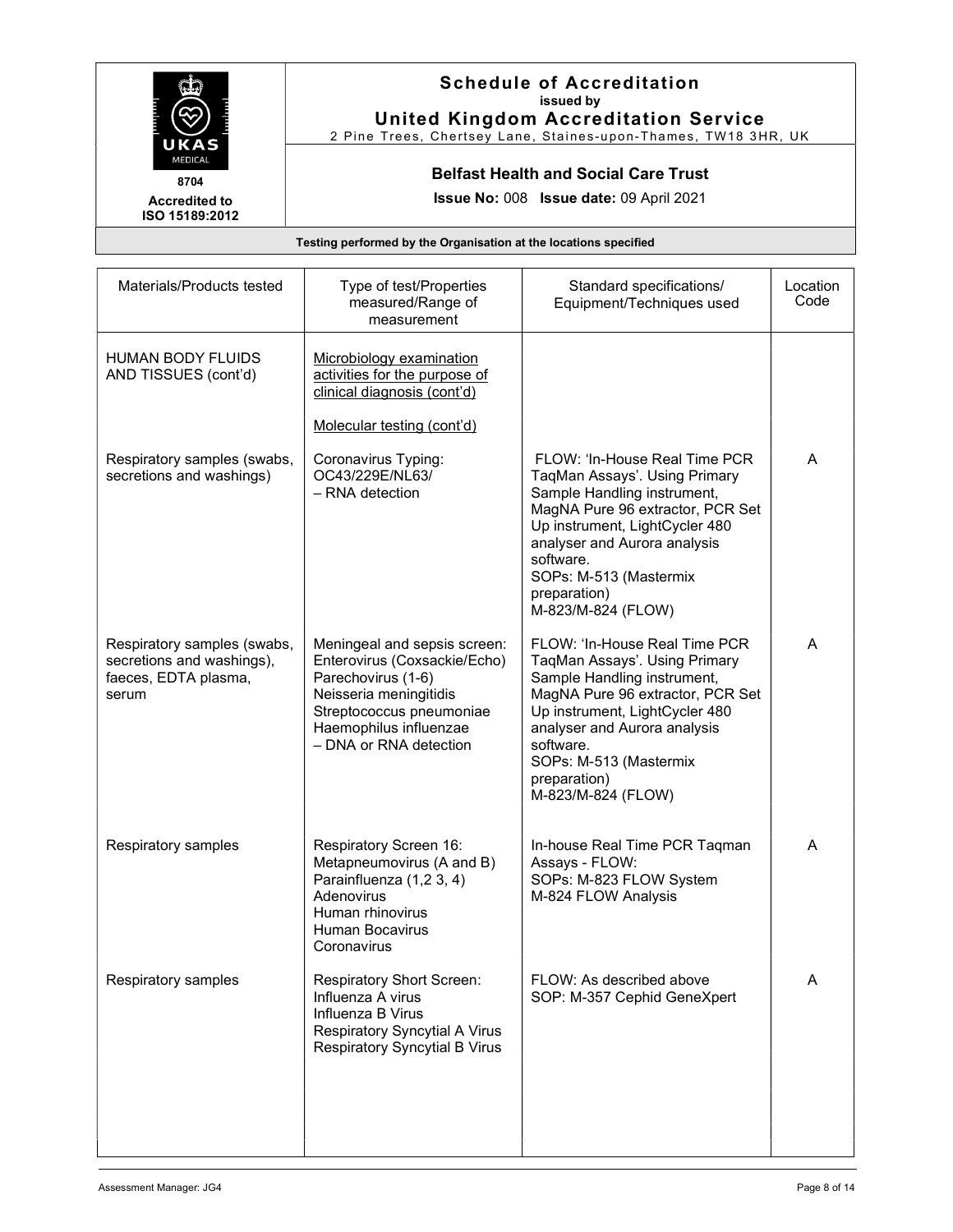|                                                        | <b>Schedule of Accreditation</b><br>issued by<br><b>United Kingdom Accreditation Service</b><br>2 Pine Trees, Chertsey Lane, Staines-upon-Thames, TW18 3HR, UK |
|--------------------------------------------------------|----------------------------------------------------------------------------------------------------------------------------------------------------------------|
| UKAS<br><b>MEDICAL</b><br>8704<br><b>Accredited to</b> | <b>Belfast Health and Social Care Trust</b><br><b>Issue No: 008 Issue date: 09 April 2021</b>                                                                  |
| ISO 15189:2012                                         |                                                                                                                                                                |
|                                                        | Testing performed by the Organisation at the locations specified                                                                                               |

| Materials/Products tested                                                                                    | Type of test/Properties<br>measured/Range of<br>measurement                                                                        | Standard specifications/<br>Equipment/Techniques used | Location<br>Code |
|--------------------------------------------------------------------------------------------------------------|------------------------------------------------------------------------------------------------------------------------------------|-------------------------------------------------------|------------------|
| <b>HUMAN BODY FLUIDS</b><br>AND TISSUES (cont'd)                                                             | Microbiology examination<br>activities for the purpose of<br>clinical diagnosis (cont'd)                                           |                                                       |                  |
|                                                                                                              | Molecular testing (cont'd)                                                                                                         |                                                       |                  |
| Respiratory samples (cont'd)                                                                                 | Respiratory Atypical Screen:<br>Mycoplasma pneumoniae<br>Chlamydia pneumoniae<br>Legionella pneumophilia                           | FLOW: As described above                              | A                |
|                                                                                                              | Bordetella pertussis                                                                                                               | FLOW: As described above                              | A                |
|                                                                                                              | Pneumocystis jirovecii                                                                                                             | FLOW: As described above                              | A                |
| <b>CSF</b>                                                                                                   | Meningeal and Sepsis Screen:<br>Enterovirus<br>Parecovirus<br>Neiserria meningitidis<br>Strep pneumoniae<br>Haemophilis influenzae | FLOW: As described above                              | A                |
| Faeces, vomit                                                                                                | Gastroenteritis screen:<br>Rotavirus<br><b>Norovirus</b><br>Adenovirus<br>Astrovirus<br>- DNA or RNA detection                     | FLOW (as described above).                            | A                |
| Genital swabs, skin swabs,<br>conjunctival swabs,<br>respiratory samples (swabs,<br>secretions and washings) | Herpes Simplex 1/2 Virus<br>- DNA detection                                                                                        | FLOW (as described above).                            | A                |
| Skin swabs, conjunctival<br>swabs, respiratory samples<br>(swabs, secretions and<br>washings)                | Varicella Zoster Virus<br>$-$ DNA detection                                                                                        | FLOW (as described above).                            | A                |
| EDTA plasma, serum,<br>respiratory samples (swabs,<br>secretions and washings),<br>post-mortem tissues       | Parvovirus B19<br>$-$ DNA detection                                                                                                | FLOW (as described above).                            | A                |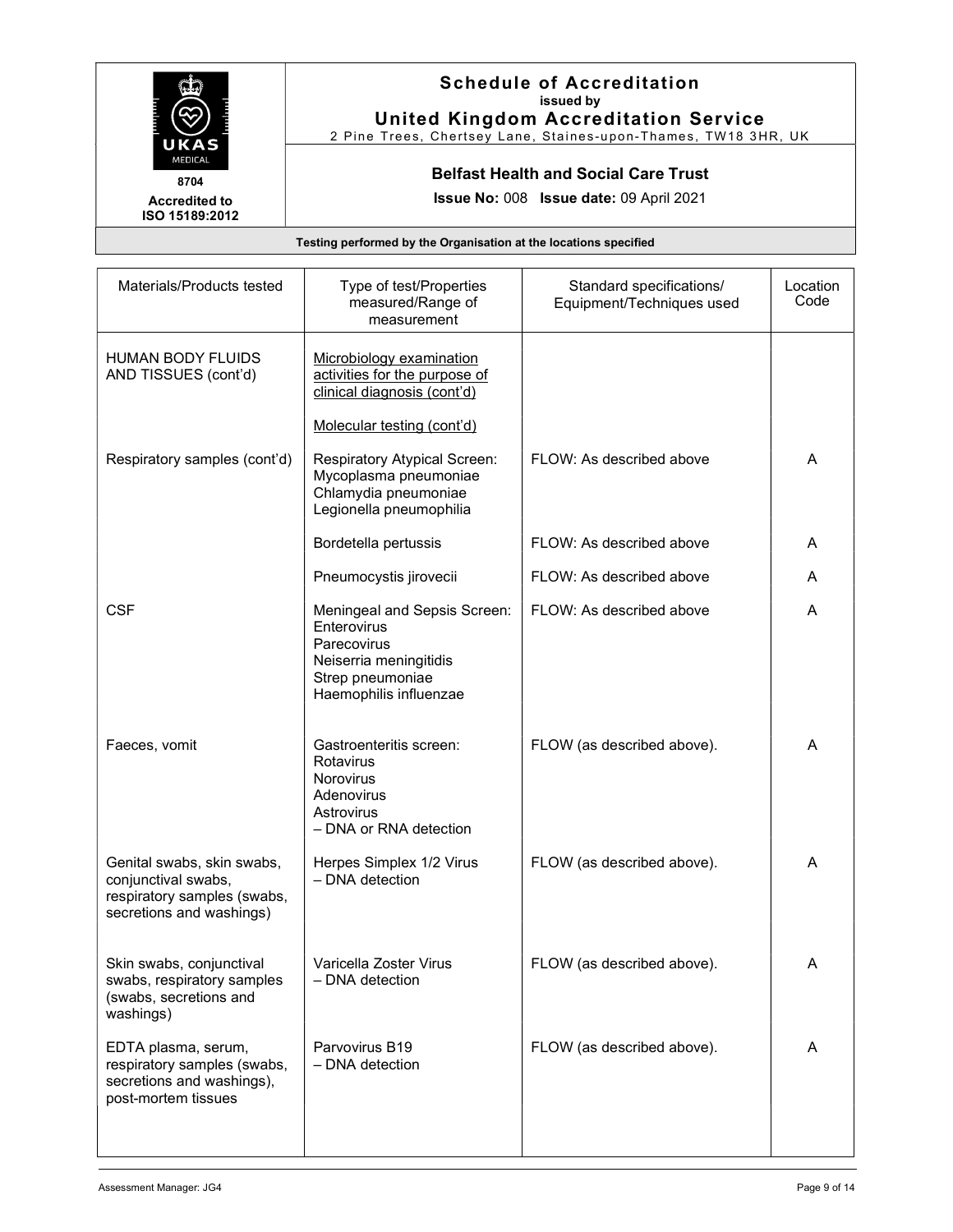

Accredited to

## Schedule of Accreditation issued by United Kingdom Accreditation Service

2 Pine Trees, Chertsey Lane, Staines-upon-Thames, TW18 3HR, UK

#### Belfast Health and Social Care Trust

Issue No: 008 Issue date: 09 April 2021

ISO 15189:2012

Testing performed by the Organisation at the locations specified

| Materials/Products tested                                                                                                                   | Type of test/Properties<br>measured/Range of<br>measurement                              | Standard specifications/<br>Equipment/Techniques used | Location<br>Code |
|---------------------------------------------------------------------------------------------------------------------------------------------|------------------------------------------------------------------------------------------|-------------------------------------------------------|------------------|
| <b>HUMAN BODY FLUIDS</b><br>AND TISSUES (cont'd)                                                                                            | Microbiology examination<br>activities for the purpose of<br>clinical diagnosis (cont'd) |                                                       |                  |
|                                                                                                                                             | Molecular testing (cont'd)                                                               |                                                       |                  |
| Saliva, buccal swabs, throat<br>swabs                                                                                                       | Mumps<br>- RNA detection                                                                 | FLOW (as described above).                            | A                |
| Respiratory samples (swabs,<br>secretions and washings)                                                                                     | <b>Measles</b><br>- RNA detection                                                        | FLOW (as described above).                            | A                |
| EDTA plasma, serum,<br>genital swabs, anal swabs,<br>urine, post-mortem tissues,<br>respiratory samples (swabs,<br>secretions and washings) | Treponema pallidum (Syphilis)<br>- DNA detection                                         | FLOW (as described above).                            | A                |
| Respiratory samples (swabs,<br>secretions and washings)                                                                                     | Coxiella burnetii (Q Fever)<br>- DNA detection                                           | FLOW (as described above).                            | A                |
| EDTA plasma, serum                                                                                                                          | Epstein-Barr Virus<br>- DNA quantitation                                                 | FLOW (as described above).                            | A                |
| EDTA plasma, urine, colon<br>biopsies                                                                                                       | Cytomegalovirus<br>- DNA quantitation                                                    | FLOW cont'd (as described above).                     | A                |
| EDTA plasma, serum,<br>conjunctival swabs, urine                                                                                            | Adenovirus<br>- DNA quantitation                                                         | FLOW (as described above).                            | A                |
| EDTA plasma, serum, urine                                                                                                                   | <b>BK Virus</b><br>- DNA quantitation                                                    | FLOW (as described above).                            | A                |
| Rectal swabs                                                                                                                                | Lymphogranuloma venereum<br>(LGV)                                                        | FLOW (as described above)                             | A                |
| CSF and Ocular samples                                                                                                                      | Toxoplasma gondii DNA                                                                    | FLOW (as described above)                             |                  |
|                                                                                                                                             |                                                                                          |                                                       |                  |
|                                                                                                                                             |                                                                                          |                                                       |                  |
|                                                                                                                                             |                                                                                          |                                                       |                  |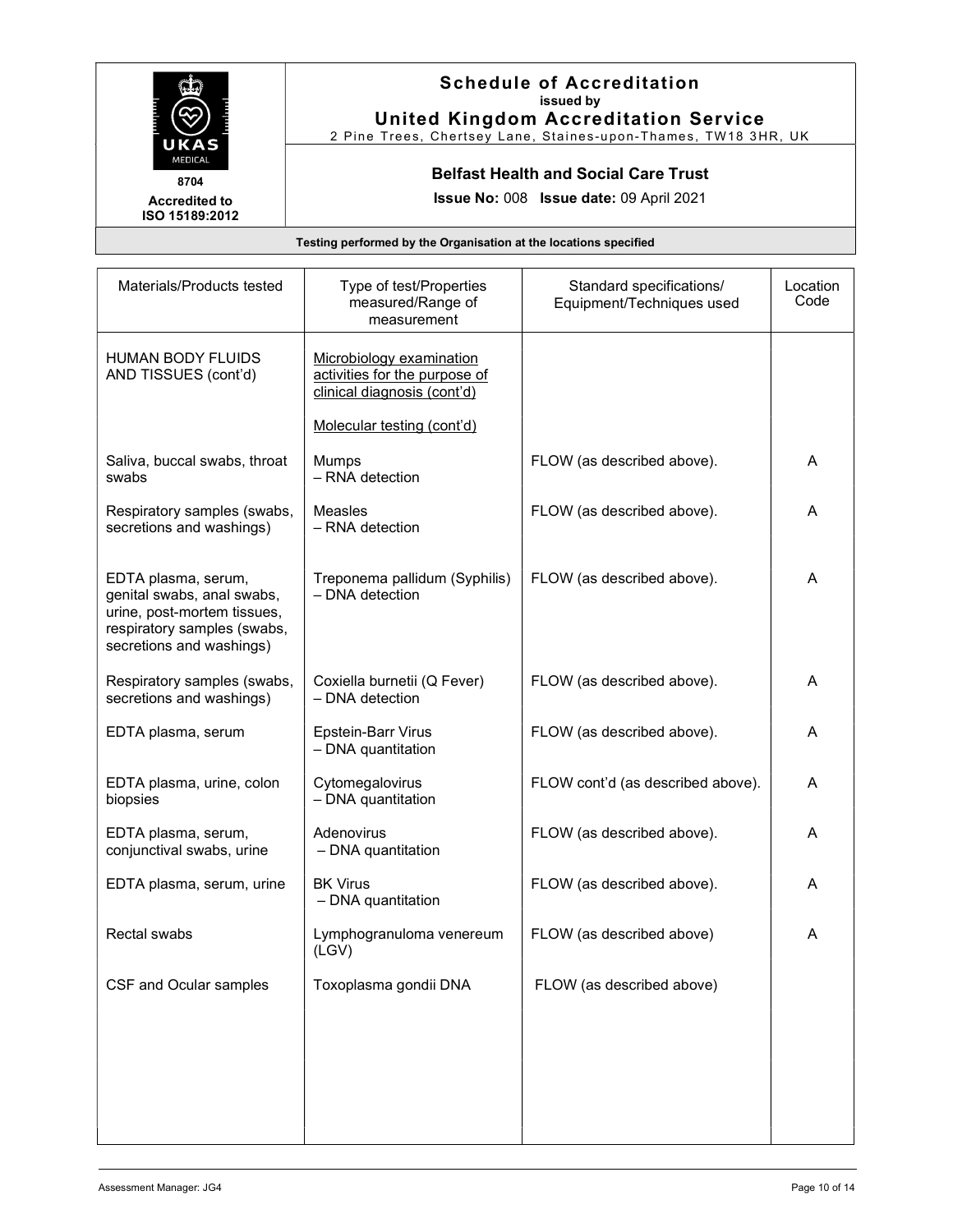| UKAS<br><b>MEDICAL</b><br>8704<br><b>Accredited to</b><br>ISO 15189:2012 | <b>Schedule of Accreditation</b><br>issued by<br><b>United Kingdom Accreditation Service</b><br>2 Pine Trees, Chertsey Lane, Staines-upon-Thames, TW18 3HR, UK |
|--------------------------------------------------------------------------|----------------------------------------------------------------------------------------------------------------------------------------------------------------|
|                                                                          | <b>Belfast Health and Social Care Trust</b><br><b>Issue No: 008 Issue date: 09 April 2021</b>                                                                  |

| Testing performed by the Organisation at the locations specified |                                                                                          |                                                                               |                  |
|------------------------------------------------------------------|------------------------------------------------------------------------------------------|-------------------------------------------------------------------------------|------------------|
| Materials/Products tested                                        | Type of test/Properties<br>measured/Range of<br>measurement                              | Standard specifications/<br>Equipment/Techniques used                         | Location<br>Code |
| <b>HUMAN BODY FLUIDS</b><br>AND TISSUES (cont'd)                 | Microbiology examination<br>activities for the purpose of<br>clinical diagnosis (cont'd) |                                                                               |                  |
|                                                                  | <b>Molecular typing</b>                                                                  |                                                                               |                  |
| Pseudomonas aeruginosa<br>positive cultures                      | Pseudomonas aeruginosa 5-<br>locus MLVA                                                  | 5 Locus MLVA Typing<br>SOP: M-1193                                            | Α                |
| C.difficile positive cultures                                    | C. difficile                                                                             | <b>PCR Ribotyping</b><br>SOP: M-535                                           | Α                |
| Nucleic acid extracts from<br>PCR positive specimen              | Neisseria meningitidis                                                                   | TaqMan PCR<br>SOP: M-857                                                      | A                |
|                                                                  | Serology                                                                                 |                                                                               |                  |
| Serum                                                            | Anti-Streptolysin O - IgG/IgM<br>Quantitation                                            | Latex agglutination<br>SOP: M-426                                             | A                |
| Serum                                                            | Anti-HIV 1&2                                                                             | <b>INSTI Manual</b><br>immunochromatographic<br>membrane assays<br>SOP: M-467 | A                |
| Serum                                                            |                                                                                          | Cobas 8000 e602                                                               | Α                |
|                                                                  | Syphilis                                                                                 | Sandwich test<br>SOP: M-502                                                   |                  |
|                                                                  | Toxoplasma IgG                                                                           | <b>ELFA</b><br>SOP: M-503                                                     |                  |
|                                                                  | Toxoplasma IgM                                                                           | µ-Capture<br>SOP: M-504                                                       |                  |
|                                                                  | <b>HIV</b>                                                                               | Sandwich test<br>SOP: M-497                                                   |                  |
|                                                                  | Anti - HAV                                                                               | <b>Competition Test</b><br>SOP: M-488                                         |                  |
|                                                                  | Anti-HAV IgM                                                                             | µ-Capture test<br>SOP: M-487                                                  |                  |
|                                                                  | HBsAg II                                                                                 | Sandwich test<br>SOP: M-489                                                   |                  |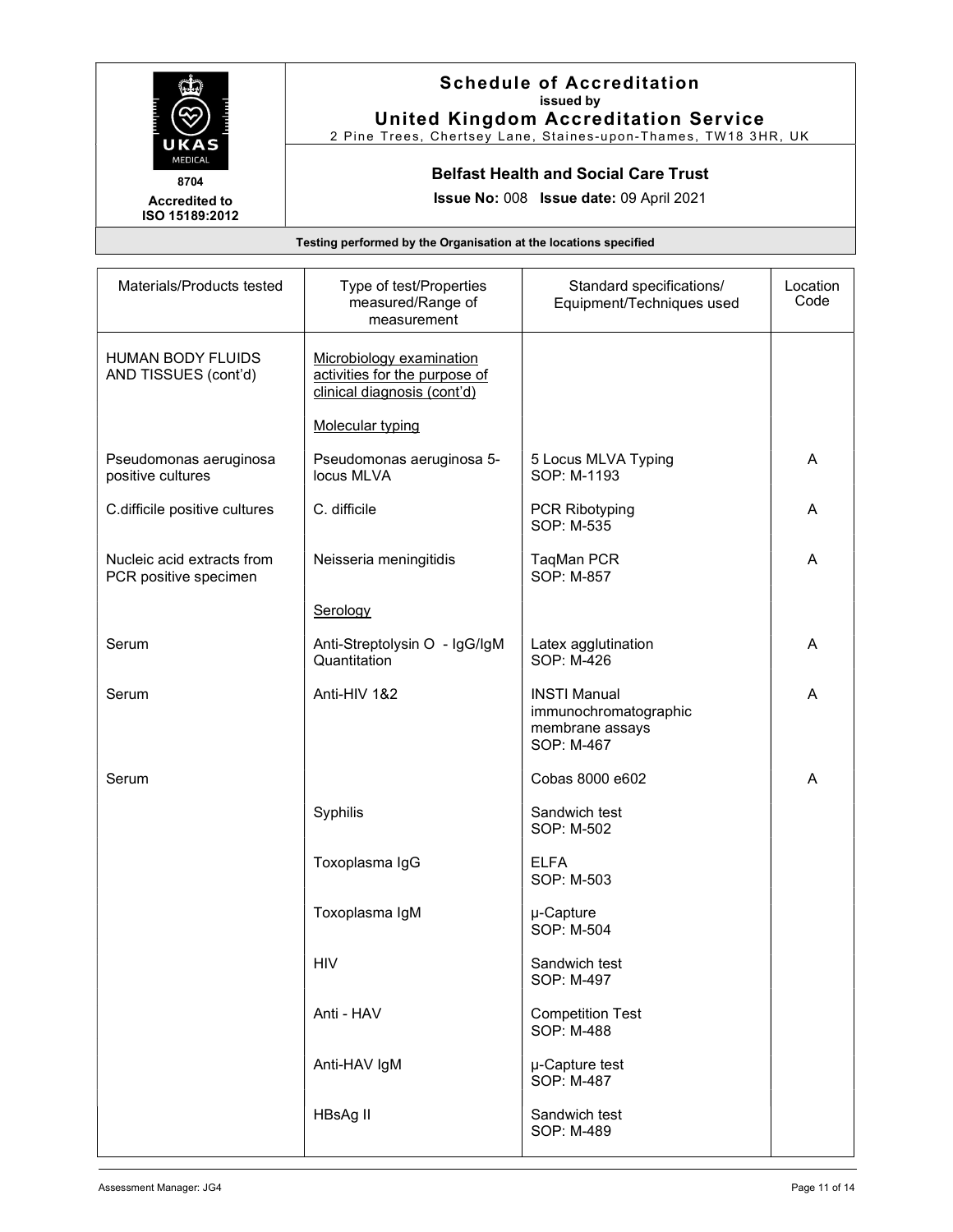|                                                                  | <b>Schedule of Accreditation</b><br>issued by<br><b>United Kingdom Accreditation Service</b> |  |
|------------------------------------------------------------------|----------------------------------------------------------------------------------------------|--|
| UKAS                                                             | 2 Pine Trees, Chertsey Lane, Staines-upon-Thames, TW18 3HR, UK                               |  |
| <b>MEDICAL</b><br>8704                                           | <b>Belfast Health and Social Care Trust</b>                                                  |  |
| <b>Accredited to</b><br>ISO 15189:2012                           | <b>Issue No: 008 Issue date: 09 April 2021</b>                                               |  |
| Testing performed by the Organisation at the locations specified |                                                                                              |  |

| Materials/Products tested                 | Type of test/Properties<br>measured/Range of<br>measurement                              | Standard specifications/<br>Equipment/Techniques used | Location<br>Code |
|-------------------------------------------|------------------------------------------------------------------------------------------|-------------------------------------------------------|------------------|
| HUMAN BODY FLUIDS<br>AND TISSUES (cont'd) | Microbiology examination<br>activities for the purpose of<br>clinical diagnosis (cont'd) |                                                       |                  |
|                                           | Serology (cont'd)                                                                        |                                                       |                  |
| Serum (cont'd)                            |                                                                                          | Cobas 8000 e602                                       | A                |
|                                           | Anti-HBs                                                                                 | Sandwich test<br>SOP: M-491                           |                  |
|                                           | rHTLV 1 & 2                                                                              | SOP: M-1157                                           |                  |
|                                           | Anti - HBc                                                                               | <b>Competition Test</b><br>SOP: M-492                 |                  |
|                                           | Anti - HBc IgM                                                                           | µ-Capture test<br>SOP: M-493                          |                  |
|                                           | <b>HBVe Antigen</b>                                                                      | Sandwich test<br>SOP: M-494                           |                  |
|                                           | Anti - HBe                                                                               | <b>Competition Test</b><br>SOP: M-495                 |                  |
|                                           | Anti - HCV II                                                                            | Sandwich test<br>SOP: M-496                           |                  |
|                                           | CMV IgG                                                                                  | Sandwich test<br>SOP: M-498                           |                  |
|                                           | CMV IgM                                                                                  | µ-Capture test<br>SOP: M-499                          |                  |
|                                           | Rubella IgG                                                                              | Sandwich test<br>SOP: M-500                           |                  |
|                                           | Rubella IgM                                                                              | µ-Capture test                                        |                  |
|                                           |                                                                                          | SOP: M-501                                            |                  |
|                                           |                                                                                          |                                                       |                  |
|                                           |                                                                                          |                                                       |                  |
|                                           |                                                                                          |                                                       |                  |
|                                           |                                                                                          |                                                       |                  |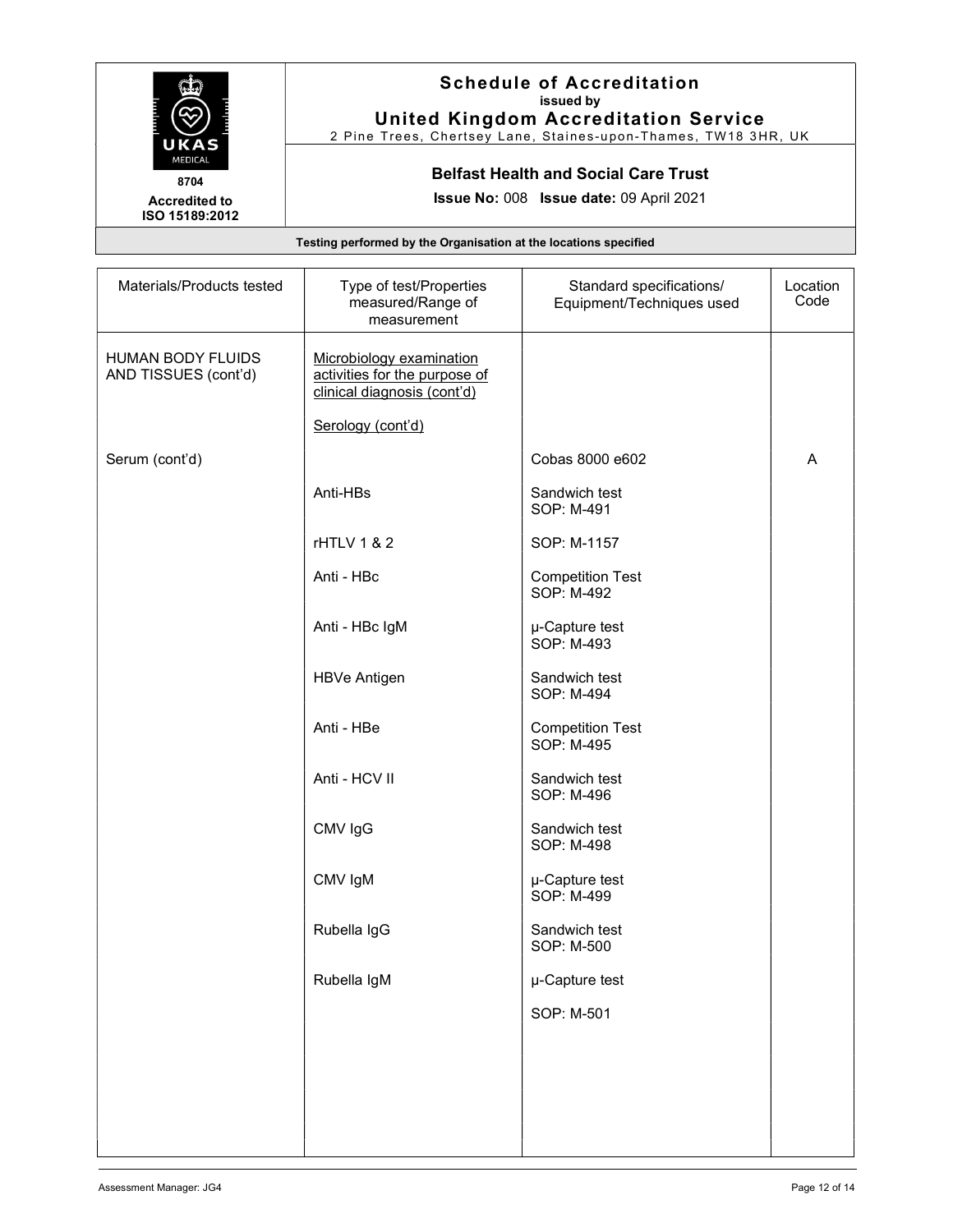|                                                                          | <b>Schedule of Accreditation</b><br>issued by<br><b>United Kingdom Accreditation Service</b><br>2 Pine Trees, Chertsey Lane, Staines-upon-Thames, TW18 3HR, UK |
|--------------------------------------------------------------------------|----------------------------------------------------------------------------------------------------------------------------------------------------------------|
| UKAS<br><b>MEDICAL</b><br>8704<br><b>Accredited to</b><br>ISO 15189:2012 | <b>Belfast Health and Social Care Trust</b><br><b>Issue No: 008 Issue date: 09 April 2021</b>                                                                  |
|                                                                          | Testing performed by the Organisation at the locations specified                                                                                               |

| Materials/Products tested                        | Type of test/Properties<br>measured/Range of<br>measurement                              | Standard specifications/<br>Equipment/Techniques used                           | Location<br>Code |
|--------------------------------------------------|------------------------------------------------------------------------------------------|---------------------------------------------------------------------------------|------------------|
| <b>HUMAN BODY FLUIDS</b><br>AND TISSUES (cont'd) | Microbiology examination<br>activities for the purpose of<br>clinical diagnosis (cont'd) |                                                                                 |                  |
|                                                  | Serology (cont'd)                                                                        | Dynex DS2® enzyme-linked<br>immunosorbent assay (ELISA)<br>SOP: M-596           |                  |
| Serum (cont'd)                                   | Hepatitis E IgG                                                                          | SOP: M-1730                                                                     | Α                |
|                                                  | Hepatitis E IgM                                                                          | SOP: M-1731                                                                     |                  |
|                                                  | Serion anti - Rubella IgM                                                                | SOP: M-470                                                                      |                  |
|                                                  | Syphilis IgM                                                                             | SOP: M-435                                                                      |                  |
|                                                  | Coxiella burnetti Phase 2 IgM                                                            | SOP: M-596<br>SOP: M-468                                                        |                  |
| Serum                                            |                                                                                          | bioMérieux VIDAS® Enzyme<br>Linked Fluorescent Assay (ELFA)                     | A                |
|                                                  | HIV DUO Quick- p24, lgG, lgM                                                             | SOP: M-460                                                                      |                  |
|                                                  | Anti HBc Total II                                                                        | SOP: M-457                                                                      |                  |
|                                                  | CMV IgG Avidity II                                                                       | SOP: M-459                                                                      |                  |
|                                                  | VZV IgG                                                                                  | SOP: M-462                                                                      |                  |
|                                                  | <b>HBsAg Confirmation</b>                                                                | SOP: M-476                                                                      |                  |
|                                                  | Anti-HCV                                                                                 | SOP: M-675                                                                      |                  |
|                                                  | Toxoplasma IgM                                                                           | SOP: M-437<br>SOP: M-585                                                        |                  |
|                                                  | Syphilis Reagin Antibodies                                                               | <b>OMEGA Diagnostics IMMUTREP</b><br>Rapid Plasma Reagin Test Kit<br>SOP: M-471 |                  |
|                                                  | Treponema pallidum                                                                       | SERODIA®-TP·PA Kit. Particle<br>agglutination assay.<br>SOP: M-434              |                  |
|                                                  | HIV 1 & 2 Confirmation                                                                   | Geenius<br>SOP: M-1330                                                          |                  |